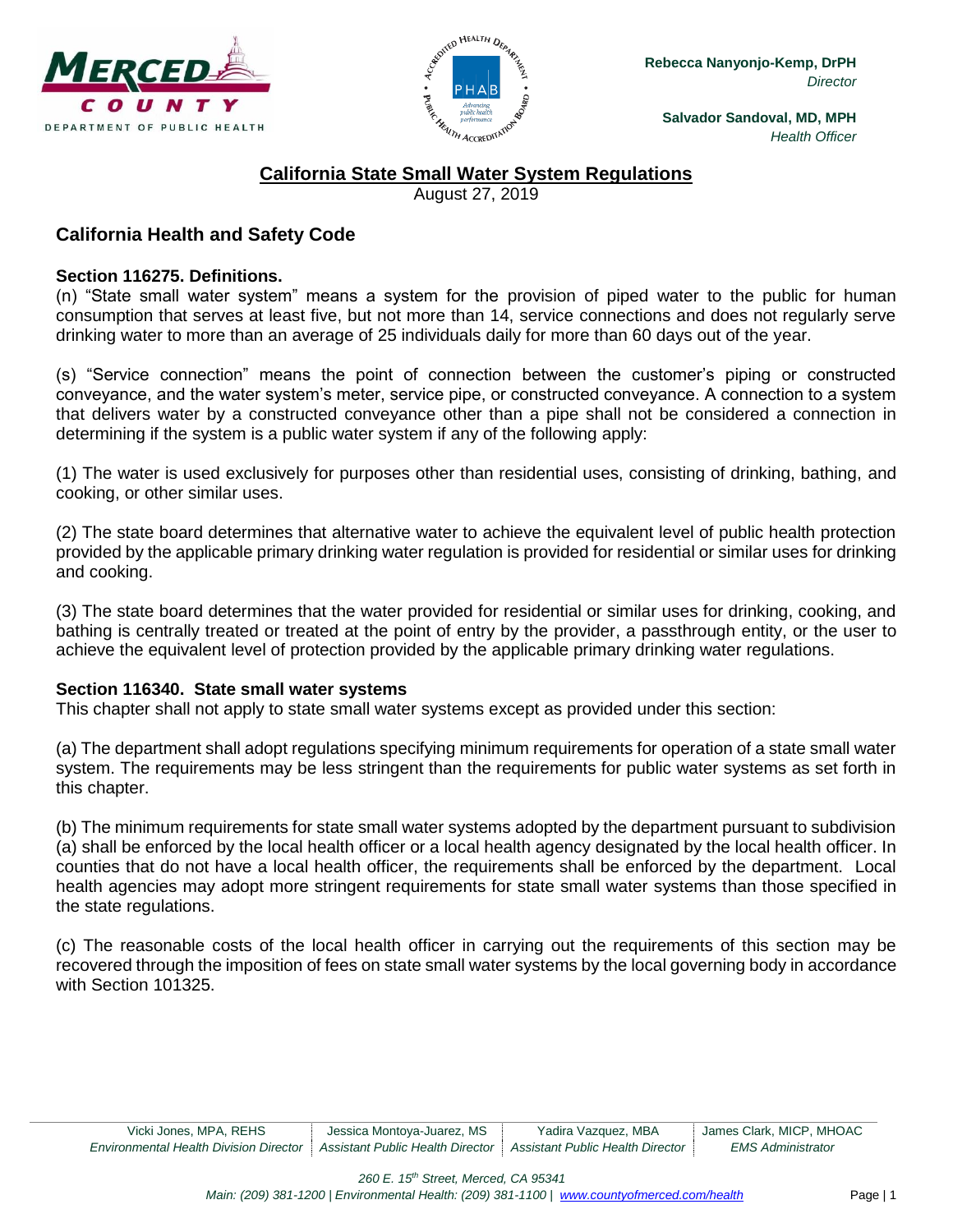



#### **Division 101. Part 3. Chapter 4. Article 1. Enforcement, Fees, Reimbursements, and Taxes. Section 101325.**

Whenever the governing body of any city or county determines that the expenses of the local health officer or other officers or employees in the enforcement of any statute, order, quarantine, or regulation prescribed by a state officer or department relating to public health, requires or authorizes its health officer or other officers or employees to perform specified acts that are not met by fees prescribed by the state, the governing body may adopt an ordinance or resolution prescribing fees to pay the reasonable expenses of the health officer or other officers or employees incurred in the enforcement, and may authorize a direct assessment against the real property in cases where the real property is owned by the operator of a business and the property is the subject of the enforcement. The schedule of fees prescribed by ordinance or resolution of the governing body shall be applicable in the area in which the local health officer or other officers or employees enforce any statute, order, quarantine, or regulation prescribed by a state officer or department relating to public health.

# **Title 22, California Code of Regulations**

### **Chapter 14. Water Permits Article 3. State Small Water Systems**

## **Section 64211. Permit Requirement**

(a) No person shall operate a state small water system unless a permit to operate the system has been issued by the local health officer.

(b) The state small water system shall submit a technical report to the local health officer as part of the permit application. The report shall describe the proposed or existing system as follows: service area, distribution system including storage and pumping facilities, the water source including source capacity, water quality, and any water treatment facilities. The report shall identify the owner of the system and the party responsible for day to day operation of the system. The report shall include a plan for notification of those served by the system under emergency conditions. The report shall describe the operating plan for the system and shall specify how the responsible party will respond to failure of major system components.

(c) A change in ownership of a state small water system shall require the submission of a new application.

(d) A state small water system shall provide the following notice to the consumers served by the state small water system: "The domestic water supply for this area is provided by a state small water system. State regulatory requirements for operation of a state small water system are less extensive than requirements for larger public water systems. If you have questions concerning your water supply, you should contact [insert (1) name of water system, (2) name of responsible person, and (3) telephone number] or your local health department." This notice shall be by direct delivery on an annual basis or by continuous posting at a central location within the area served by the state small water system.

## **Section 64212. Bacteriological Quality Monitoring**

(a) A water supplier operating a state small water system shall collect a minimum of one routine sample from the distribution system at least once every three months. The sample shall be analyzed for the presence of total coliform bacteria by a laboratory certified by the State Board for bacteriological analyses pursuant to Article 3, commencing with section 100825, of Chapter 4 of Part 1 of Division 101, Health and Safety Code. The results of the analyses shall be reported to the local health officer no later than the 10th day of the month following receipt of the results by the state small water system.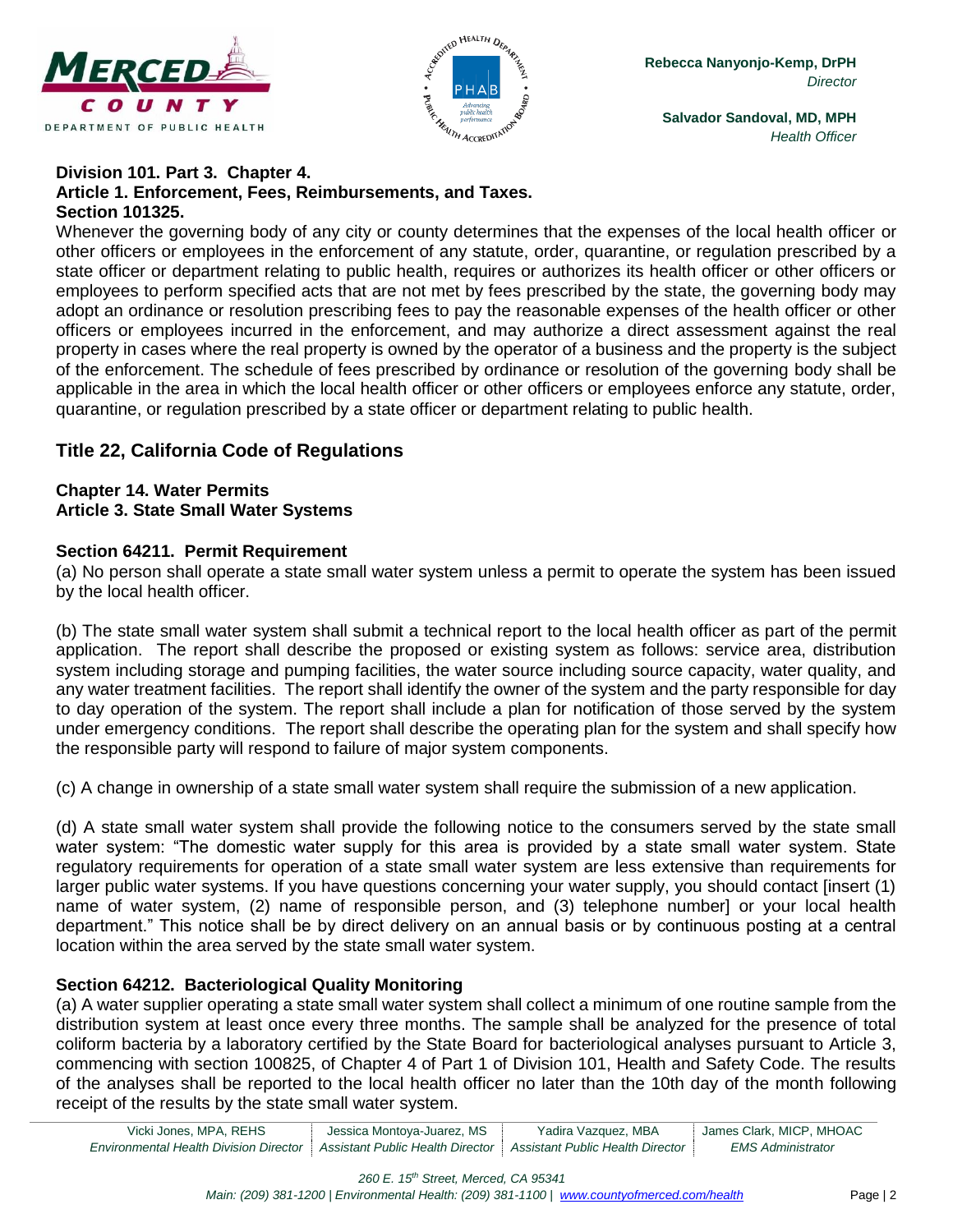



(b) If any routine sample is total coliform-positive, the water supplier shall collect a repeat sample from the same location within 48 hours of being notified of the positive result. If the repeat sample is also total coliform-positive, the sample shall also be analyzed for the presence of fecal coliforms or Escherichia coli (E. coli). The water supplier shall notify the local health officer within 48 hours from the time the results are received and shall take corrective actions as directed by the local health officer to eliminate the cause of the positive samples.

(c) A local health office may require a state small water system to sample the distribution system each month, in lieu of the requirements of subsection (a), if the system has bacteriological contamination problems indicated by more than one total-coliform positive sample during the most recent 24 months of operation. The monthly sample shall be analyzed for the presence of total coliform bacteria by a laboratory certified by the State Board for bacteriological analyses pursuant to Article 3, commencing with section 100825, of Chapter 4 of Part 1 of Division 101, Health and Safety Code. The results of the analyses shall be reported to the local health officer no later than the 10th day of the month following receipt of the results by the state small water system.

## **Section 64213. Chemical Quality Monitoring**

(a) A water supplier operating a state small water system shall sample each source of supply prior to any treatment at least once. The sample shall be analyzed by a laboratory, certified by the State Board pursuant to Article 3, commencing with section 100825, of Chapter 4 of Part 1 of Division 101, Health and Safety Code, for fluoride, iron, manganese, chlorides, total dissolved solids, and the inorganic chemicals listed in table 64431-A, section 64431.

(b) A groundwater source that has been designated as vulnerable by the local health officer pursuant to criteria set forth in sections 64445(d)(1) and (2) shall be sampled by the water supplier operating the state small water system at least once prior to any treatment and analyzed for volatile organic compounds in accordance with approved methods specified in section 64415. The analysis shall be performed by a laboratory certified by the State Board to perform analyses for organic chemicals pursuant to Article 3, commencing with section 100825, of Chapter 4 of Part 1 of Division 101, Health and Safety Code.

(c) The results of the laboratory analyses shall be submitted to the local health officer by the state small water system no later than the 10th day of the month following receipt of the results by the state small water system. A copy of the results of the analyses and a comparison of the results with the maximum contaminant levels for those contaminants listed in table 64431-A, section 64431 and table 64444-A, section 64444, shall be distributed by the state small water system to each regular user of the water system within 90 days of receiving the results. A copy of the distribution notice shall be provided to the local health officer.

(d) A water supplier operating a state small water system shall comply with any corrective actions ordered by the local health officer for any chemical contaminant which exceeds the maximum contaminant level.

## **Section 64214. Service Connection Limitation**

No state small water system shall add additional service connections to the system such that the total number of service connections served by the system exceeds 14 before the water system has applied for and received a permit to operate as a public water system from the State Board.

## **Section 64215. Water Supply Requirements**

Prior to receiving permit approval, a state small water system which was not in existence on November 12, 1991 shall demonstrate to the local health officer that sufficient water is available from the water system's sources and distribution storage facilities to supply a minimum of three gallons per minute for at least 24 hours for each service connection served by the system.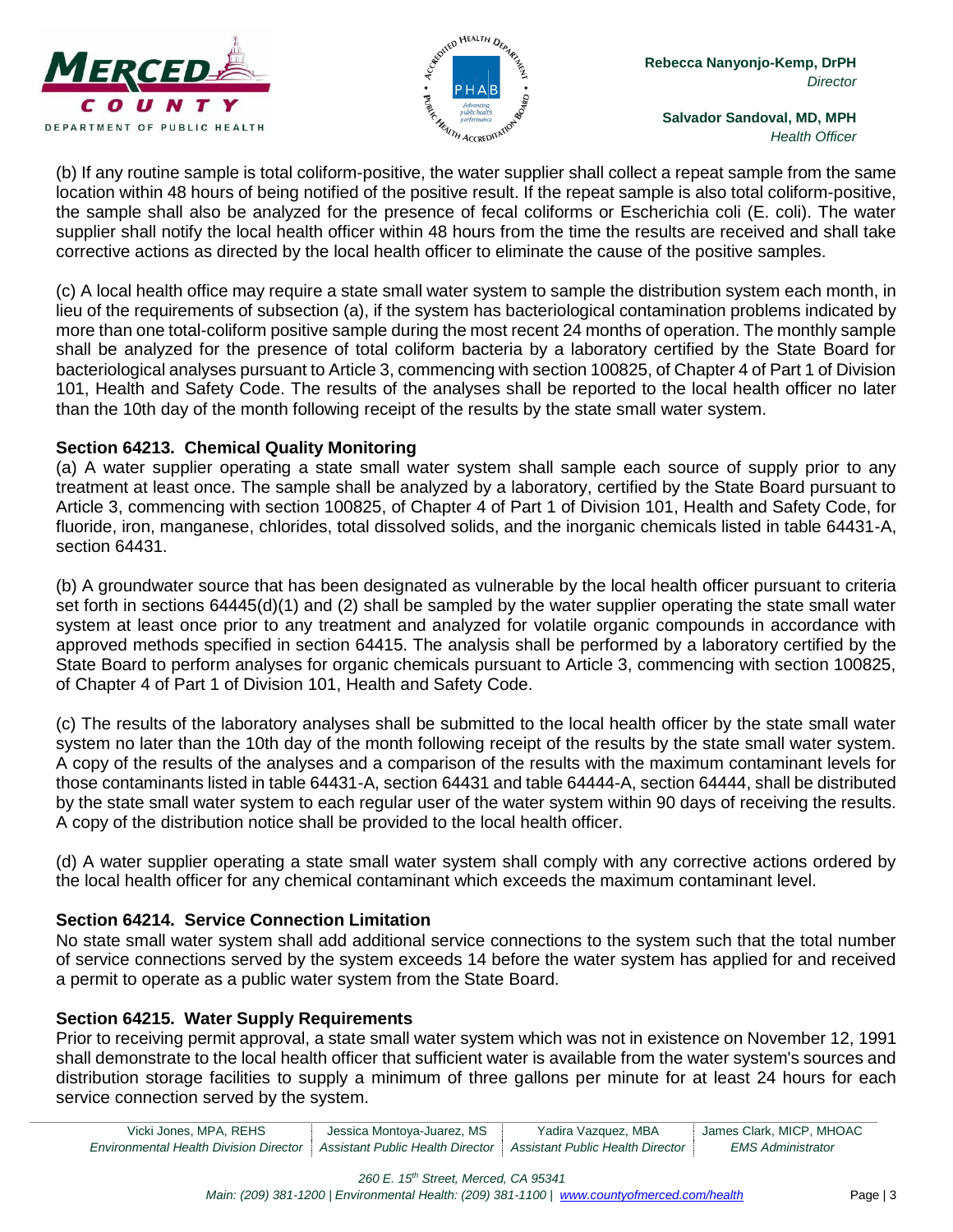



### **Section 64216. Mutual Associations Prohibited**

No state small water system which was not in existence on November 12, 1991 shall be issued a permit to operate if the water supplier is an unincorporated association organized under Title 3 (commencing with Section 20000) of Division 3 of the Corporations Code.

### **Section 64217. Surface Water Treatment Requirement**

All state small water systems using surface water as a source of supply shall provide continuous disinfection treatment of the water prior to entry to the distribution system.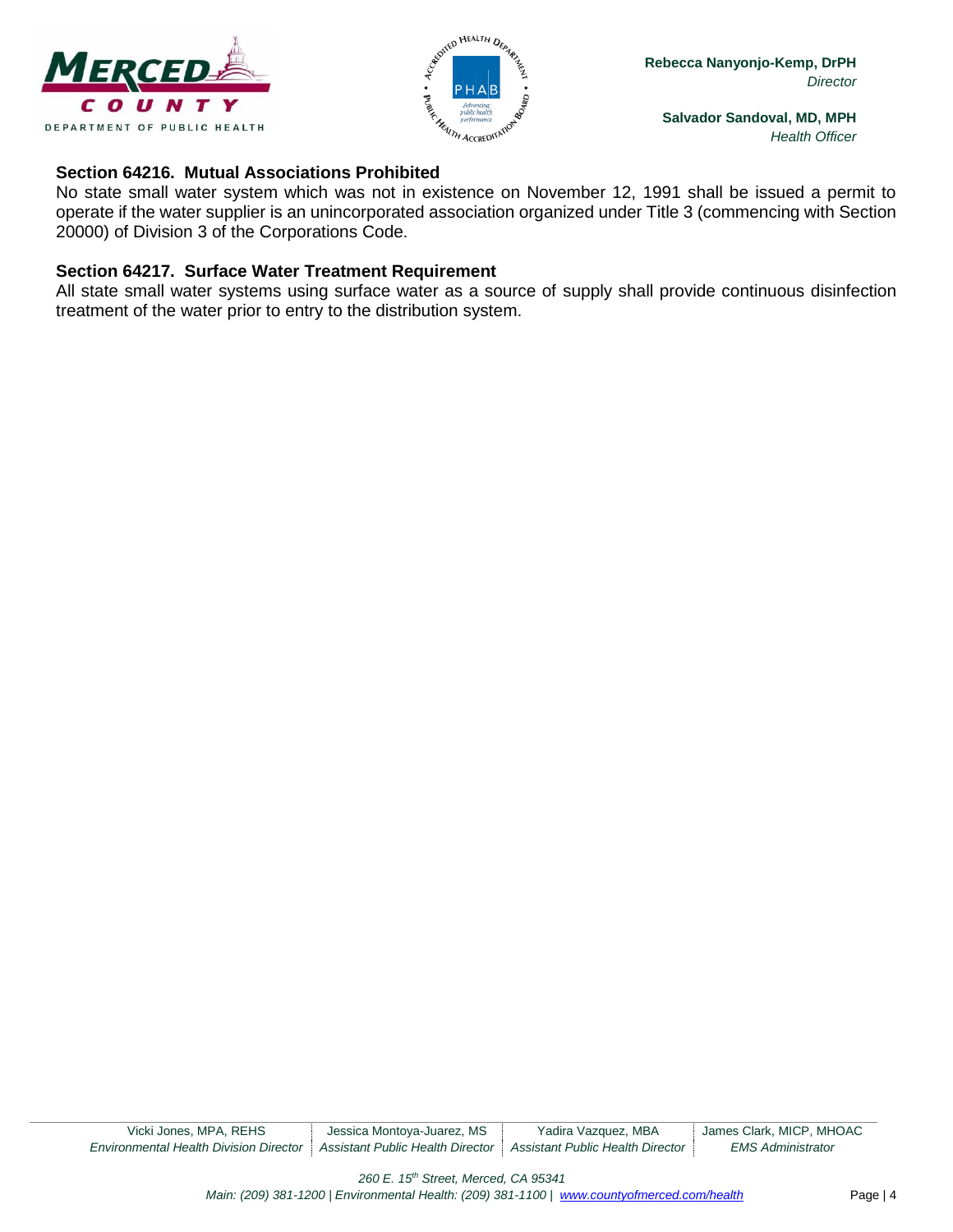



# **Title 22, California Code of Regulations**

## **Article 4. Primary Standards – Inorganic Chemicals**

## **Section 64431. Maximum Contaminant Levels – Inorganic Chemicals.**

Public water systems shall comply with the primary MCLs in table 64431-A as specified in this article.

| <b>Chemical</b>                   | <b>Maximum Contaminant Level (MCL)</b> |
|-----------------------------------|----------------------------------------|
|                                   | (mg/L)                                 |
| Aluminum                          | 1.                                     |
| Antimony                          | 0.006                                  |
| Arsenic                           | 0.010                                  |
| Asbestos                          | 7 MFL*                                 |
| <b>Barium</b>                     | 1.                                     |
| <b>Beryllium</b>                  | 0.004                                  |
| Cadmium                           | 0.005                                  |
| Chromium                          | 0.05                                   |
| Cyanide                           | 0.15                                   |
| Fluoride                          | 2.0                                    |
| Hexavalent chromium               | 0.010                                  |
| Mercury                           | 0.002                                  |
| <b>Nickel</b>                     | 0.1                                    |
| Nitrate (as nitrogen)             | 10.                                    |
| Nitrate+Nitrite (sum as nitrogen) | 10.                                    |
| Perchlorate                       | 0.006                                  |
| Selenium                          | 0.05                                   |
| Thallium                          | 0.002                                  |

#### **Table 64431-A**

Maximum Contaminant Levels Inorganic Chemicals

\*MFL = million fibers per liter; MCL for fibers exceeding 10 um in length.

*260 E. 15th Street, Merced, CA 95341*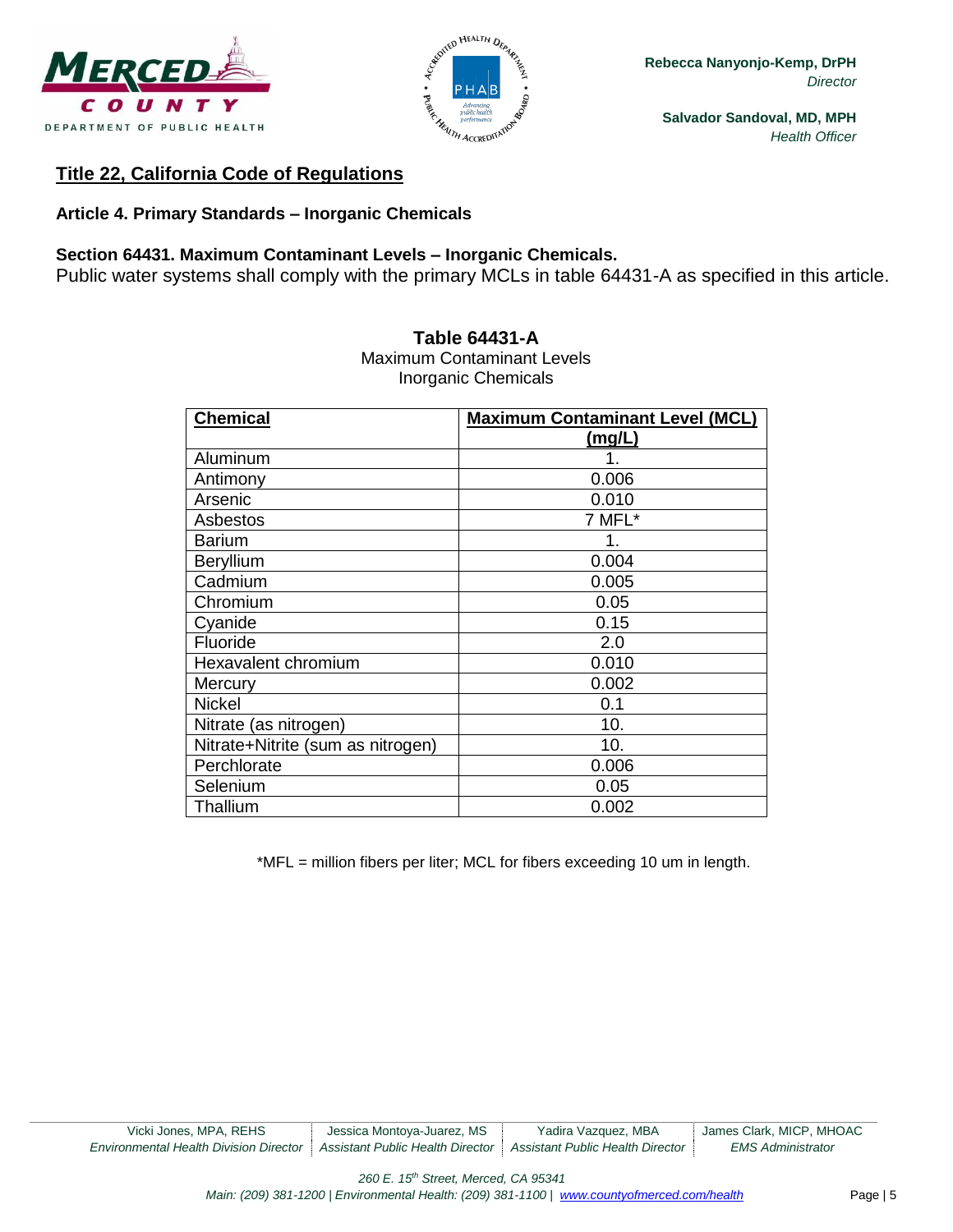



### **Article 5.5. Primary Standards – Organic Chemicals**

### **Section 64444. Maximum Contaminant Levels – Organic Chemicals.**

The MCLs for the primary drinking water chemicals shown in Table 64444-A shall not be exceeded in the water supplied to the public.

#### **Table 64444-A** Maximum Contaminant Levels Organic Chemicals

| <b>Chemical</b>                       | <b>Maximum Contaminant Level, mg/L</b> |
|---------------------------------------|----------------------------------------|
| (a) Volatile Organic Chemicals (VOCs) |                                        |
| <b>Benzene</b>                        | 0.001                                  |
| <b>Carbon Tetrachloride</b>           | 0.0005                                 |
| 1,2-Dichlorobenzene                   | 0.6                                    |
| 1,4-Dichlorobenzene                   | 0.005                                  |
| 1,1-Dichloroethane                    | 0.005                                  |
| 1,2-Dichloroethane                    | 0.0005                                 |
| 1,1-Dichloroethylene                  | 0.006                                  |
| cis-1,2-Dichloroethylene              | 0.006                                  |
| trans-1,2-Dichloroethylene            | 0.01                                   |
| Dichloromethane                       | 0.005                                  |
| 1,2-Dichloropropane                   | 0.005                                  |
| 1,3-Dichloropropene                   | 0.0005                                 |
| Ethylbenzene                          | 0.3                                    |
| Methyl-tert-butyl ether               | 0.013                                  |
| Monochlorobenzene                     | 0.07                                   |
| <b>Styrene</b>                        | 0.1                                    |
| 1,1,2,2-Tetrachloroethane             | 0.001                                  |
| Tetrachloroethylene                   | 0.005                                  |
| Toluene                               | 0.15                                   |
| 1,2,4-Trichlorobenzene                | 0.005                                  |
| 1,1,1-Trichloroethane                 | 0.200                                  |
| 1,1,2-Trichloroethane                 | 0.005                                  |
| Trichloroethylene                     | 0.005                                  |
| Trichlorofluoromethane                | 0.15                                   |
| 1,1,2-Trichloro-1,2,2-Trifluoroethane | 1.2                                    |
| <b>Vinyl Chloride</b>                 | 0.0005                                 |
| <b>Xylenes</b>                        | $1.750*$                               |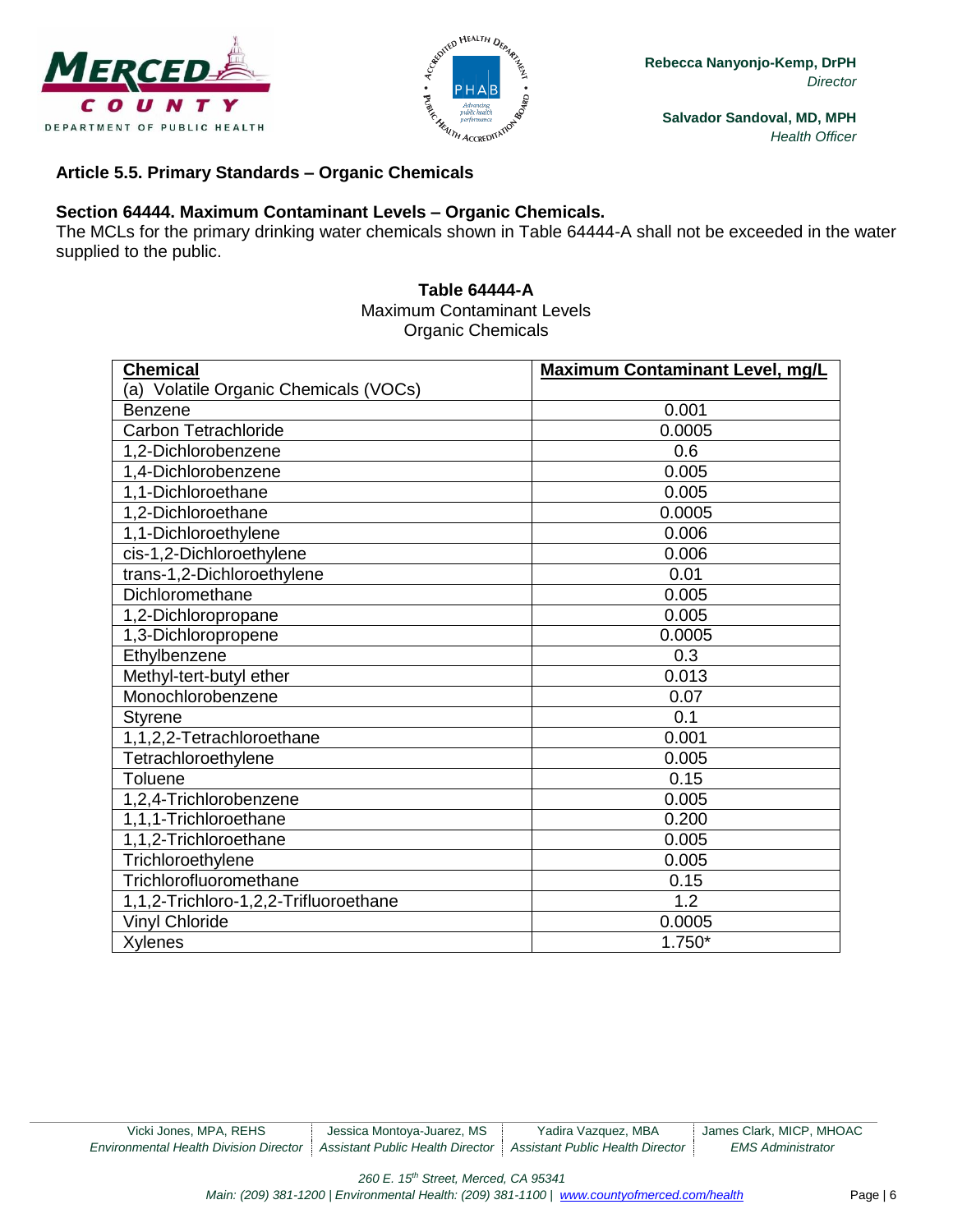



# **Table 64444-A (continued)**

Maximum Contaminant Levels Organic Chemicals

| <b>Chemical</b>                                     | Maximum Contaminant Level, mg/L |
|-----------------------------------------------------|---------------------------------|
| (b) Non-Volatile Synthetic Organic Chemicals (SOCs) |                                 |
| Alachlor                                            | 0.002                           |
| Atrazine                                            | 0.001                           |
| Bentazon                                            | 0.018                           |
| Benzo(a)pyrene                                      | 0.0002                          |
| Carbofuran                                          | 0.018                           |
| Chlordane                                           | 0.0001                          |
| $2,4-D$                                             | 0.07                            |
| Dalapon                                             | 0.2                             |
| Dibromochloropropane (DBCP)                         | 0.0002                          |
| Di(2-ethylhexyl)adipate                             | 0.4                             |
| Di(2-ethylhexyl)phthalate                           | 0.004                           |
| Dinoseb                                             | 0.007                           |
| <b>Diquat</b>                                       | 0.02                            |
| Endothall                                           | 0.1                             |
| Endrin                                              | 0.002                           |
| Ethylene Dibromide (EDB)                            | 0.00005                         |
| Glyphosate                                          | 0.7                             |
| Heptachlor                                          | 0.00001                         |
| <b>Heptachlor Epoxide</b>                           | 0.00001                         |
| Hexachlorobenzene                                   | 0.001                           |
| Hexachlorocyclopentadiene                           | 0.05                            |
| Lindane                                             | 0.0002                          |
| Methoxychlor                                        | 0.03                            |
| Molinate                                            | 0.02                            |
| Oxamyl                                              | 0.05                            |
| Pentachlorophenol                                   | 0.001                           |
| Picloram                                            | 0.5                             |
| <b>Polychlorinated Biphenyls</b>                    | 0.0005                          |
| Simazine                                            | 0.004                           |
| Thiobencarb                                         | 0.07                            |
| Toxaphene                                           | 0.003                           |
| 2,3,7,8-TCDD (Dioxin)                               | $3 \times 10^{-8}$              |
| $2,4,5$ -TP (Silvex)                                | 0.05                            |

\*MCL is for either a single isomer or the sum of the isomers.

*260 E. 15th Street, Merced, CA 95341*